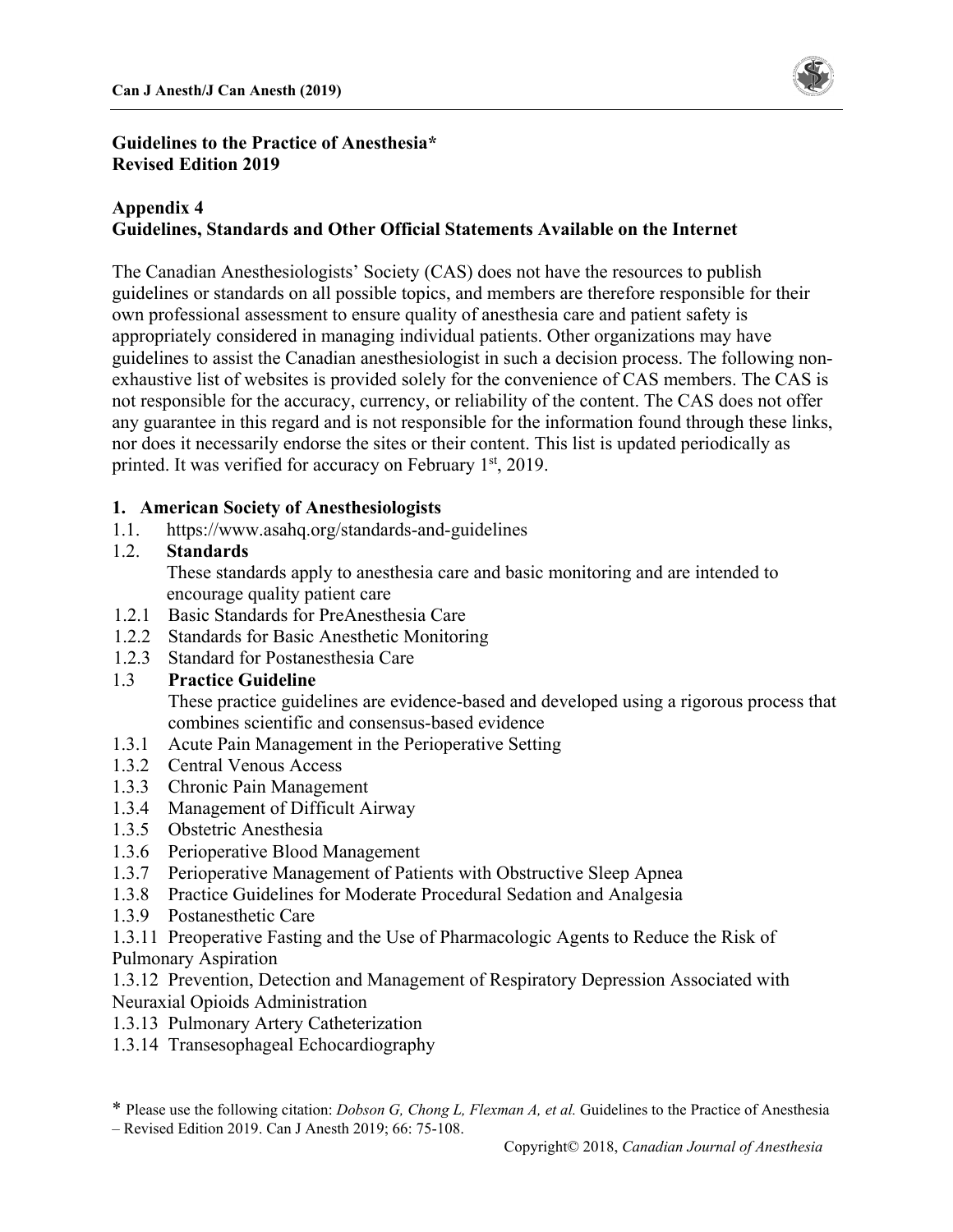# 1.4 **Advisories & Alerts**

The practice parameters provide guidance in the form of requirements, recommendations or other information to improve decision-making and promote quality outcomes for the practice of anesthesiology

- 1.4.1 Anesthetic Care Related to Magnetic Resonance Imaging
- 1.4.2 Intraoperative Awareness and Brain Function Monitoring
- 1.4.3 Perioperative Management of Patients with Cardiac Implantable Electronic Devices
- 1.4.4 Perioperative Management of Patients with Coronary Artery Stents
- 1.4.5 Perioperative Visual Loss Associated with Spine Surgery
- 1.4.6 Preanesthesia Evaluagtion
- 1.4.7 Prevention and Management of Operating Room Fires
- 1.4.8 Prevention, Diagnosis and Management of Infectious Complications Associated with Neuraxial Techniques
- 1.4.9 Prevention of Perioperative Peripheral Neuropathies

# 1.5 **Statements**

Tap into the expertise of ASA by reviewing these opinions, beliefs and medical judgments developed by the committee members

- 1.5.1 Distinguishing Monitored Anesthesia Care from Moderate Sedation Analgesia
- 1.5.2 Position on Monitored Anesthesia Care
- 1.5.3 Pregnancy Testing Prior to Anesthesia and Surgery
- 1.5.4 Statement Comparing Anesthesiologist Assistant and Nurse Anesthetist Education and Practice
- 1.5.5 Statement of Principles Trauma Anesthesiology
- 1.5.6 Statement of Security of Medications in the Operating Room
- 1.5.7 Statement of Support of Respiratory Therapists (RTs)
- 1.5.8 Statement on Anesthetic Care During Intervention Pain Procedures for Adults
- 1.5.9 Statement Comparing Anesthesiologists Assistant and Nurse Anesthetist
- 1.5.10 Statement on Conflict of Interest
- 1.5.11 Statement on Controlled Organ Donation After Circulatory Death
- 1.5.12 Statement on Developing Policy for Infection Prevention Related to Surgical Attire
- 1.5.13 Statement on Distractions
- 1.5.14 Statement on Documentation of Anesthesia Care
- 1.5.15 Statement on Economic Credentialing
- 1.5.16 Statement on Fatigue
- 1.5.17 Statement on Granting Privileges for Administration of Moderate Sedation to Practitioners
- 1.5.18 Statement on Granting Privileges to Nonanesthesiologist Physicians Supervisiong Deep Sedation
- 1.5.19 Statement on Intravascular Catheterization Procedures
- 1.5.20 Statement on Labeling of Pharmaceuticals for Use in Anesthesiologyt
- 1.5.21 Statement on Medication Supply and the Impact of Non Medical Uses of Medications
- 1.5.22 Statement on Nonoperating Room Anesthetizing Locations
- 1.5.23 Statement of Physician Nonparticipation in Legally Authorized Executions
- 1.5.24 Statement on Practice Recommendations for Pediatric Anethesia
- 1.5.25 Statement on Principles for Alarm Management for Anesthesia Professionals
- 1.5.26 Statement on Privileging for Chronic Pain Management
- 1.5.27 Statement on Professionalism
- 1.5.28 Statement on Qualifications of Anesthesia Providers in the Office Based Setting
- 1.5.29 Statement on Quality of End-of-Life Care
- 1.5.30 Statement on Regional Anesthesia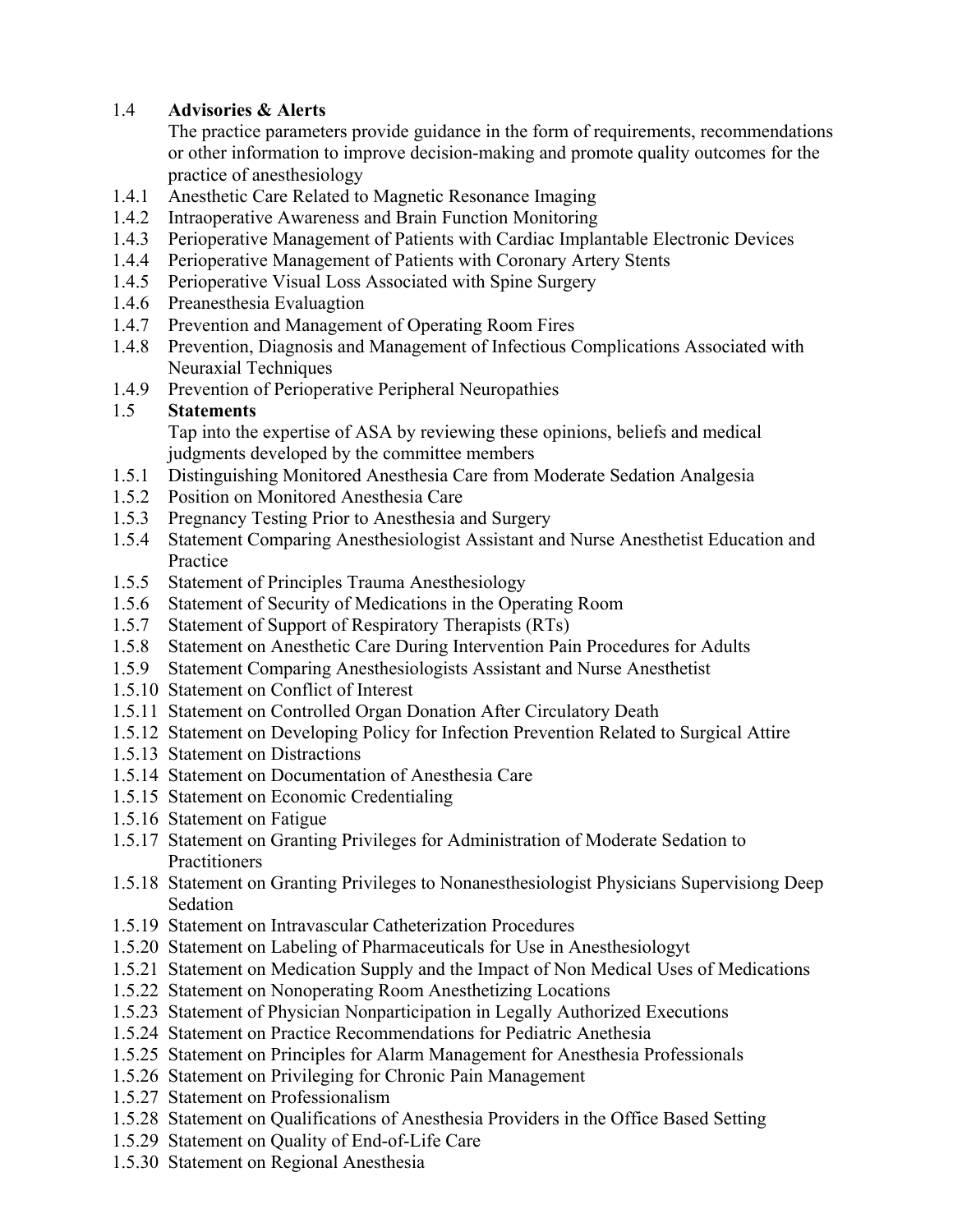- 1.5.31 Statement on Reporting Postoperative Pain Procedures in Conjunction with Anesthesia
- 1.5.32 Statement on Respiratory Monitoring During Endoscopic Procedures
- 1.5.33 Statement on Safe Use of Propofol
- 1.5.34 Statement on Sedation and Anesthesia Administration in Dental Office Based Settings
- 1.5.35 Statement on Smoking Cessation
- 1.5.36 Statement on Standard Practice for Avoidance of Medication Errors in Neuraxial Anesthesia
- 1.5.37 Statement on Standard Practice for Infection Prevention and Control Instruments for Tracheal Intubation
- 1.5.38 Statement on the Anesthesia Care Team
- 1.5.39 Statement on the Ethical Considerations with Drug Shortages
- 1.5.40 Statement on the Interoperability of Medical Devices
- 1.5.41 Statement on the Role of Registered Nurses in the Management of Continuous Regional Analgesia
- 1.5.42 Statement on the Surgical Care Improvement Project
- 1.5.43 Statement on Transesophageal Echocardiography
- 1.5.44 Statement Regarding Respiratory Care Practitioner Credentialing
- 1.5.45 The Medical Necessity of Anesthesiology Services American Society of Anesthesiologists' Position Statement

#### 1.6 **Expert Consensus Documents**

These include policies, positions, principles, suggestions, and definitions to promote the practice of anesthesiology

- 1.6.1 Advisory on Granting Privileges for Deep Sedation to Non Anesthesiologist Physicians
- 1.6.2 Anesthesia Consultation Program
- 1.6.3 ASA Physical Status Classification System
- 1.6.4 Continuum of Depth of Sedation: Definition of General Anesthesia and Levels of Sedation/Analgesia
- 1.6.5 Definition of Immediately Available When Medically Directing
- 1.6.6 Distinguishing Monitored Anesthesia Care from Moderate Sedation Analgesia
- 1.6.7 Ethical Guidelines for the Anesthesia Care of Patients with Do-Not-Resuscitate Orders
- 1.6.8 Guidelines for Ambulatory Anesthesia and Surgery
- 1.6.9 Guidelines for Delineation of Clinical Privileges in Anesthesiology
- 1.6.10 Guidelines for Director of Liver Transplant Anesthesia
- 1.6.11 Guidelines for the Ethical Practice of Anesthesiology
- 1.6.12 Guidelines for Expert Witness Qualifications and Testimony
- 1.6.13 Guidelines for Minimally Acceptable Continuing Medical Education in Anesthesiology
- 1.6.14 Guidelines for Office Based Anesthesia
- 1.6.15 Guidelines for Neuraxial Anesthesia in Obstetrics
- 1.6.16 Guidelines for Patient Care in Anesthesiology
- 1.6.17 Guiding Principles for Management of Performance Measures by the American Society of Anesthesiologists
- 1.6.18 Nonobstetric Surgery During Pregnancy
- 1.6.19 Optimal Goals for Anesthesia Care in Obstetrics
- 1.6.20 Outcome Indicators for Office Based and Ambulatory Surgery
- 1.6.21 Procotol for Supporting a Member's Right to Practice
- 1.6.22 Principles for Quality Incentive Programs in Anesthesiology
- 1.6.23 The Principles of Critical Care Medicine

## **2. American Society of Regional Anesthesia and Pain Medicine**

- 2.1.<http://asra.com/publications.php>
	- 2.1.1. Advisories & Guidelines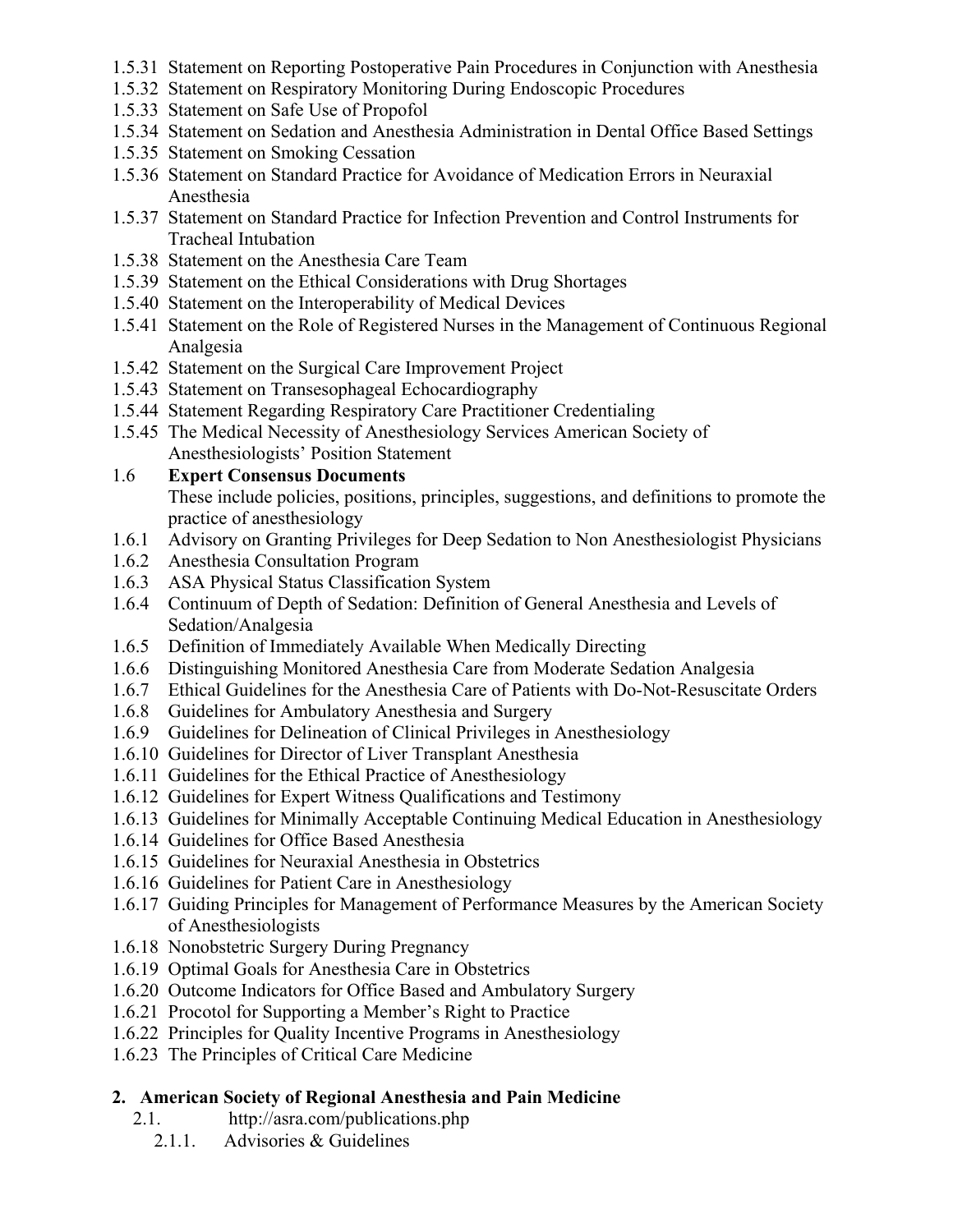- 2.1.2. The Second American Society of Regional Anesthesia and Pain Medicine Evidence-Based Medicine Assessment of Ultrasound-Guided Regional Anesthesia (2016)
- 2.1.3. Management of Postoperative Pain: A Clinical Practice Guideline (2016)
- 2.1.4. Interventional Spine and Pain Procedures in Patients on Antiplatelet and Anticoagulation Medications Second Edition (updated 2018)
- 2.1.5. Checklist for Treatment of Local Anesthetic Systemic Toxicity (updated 2018)

## **3. Association of Anaesthetists of Great Britan & Ireland – AAGBI**

- 3.1 <www.aagbi.org>
	- 3.1.1 Publications/guidelines
	- 3.1.1 Immediate Post-Anaesthesia Recovery (2013)
	- 3.1.2 Immediate Post-Anaesthesia Recovery (supplement) (2013)
	- 3.1.3 Pre-operative Assessment and Patient Preparation The role of the Anaesthetist 2 (2010)
	- 3.1.4 Safe Vascular Access (2016)
	- 3.1.5 Standards of Monitoring During Anaesthesia and Recovery (2015)
	- 3.1.6 Ultrasound in Anaesthesia and Intensive Care a Guide to Training (2011)

# **4. Association of Paediatric Anaesthetists of Great Britain and Ireland**

- 4.1. [http://www.apagbi.org.uk](https://www.apagbi.org.uk/) 
	- 4.1.1. Publications / APA Guidelines
	- 4.1.2. Guidance for the Administration of Codeine and Alternative Opioid Analgesics in Children (2013)
	- 4.1.3. Good Practice in Postoperative and Procedural Pain Management, 2nd edition (2012)
	- 4.1.4. Paediatric Difficult Airway Guidelines (2015)
	- 4.1.5. Guidelines on the Prevention of Postoperative Vomiting in Children (2016) updated
	- 4.1.6. APA Consensus Guideline on Perioperative Fluid Management in Children (2007)
	- 4.1.7. Immunisation Guideline: The Timing of Vaccination with Respect to Anaesthesia and Surgery
	- 4.1.8. Codeine and Paracetamol Use in Children Advice (November 2013) (*Please note: the APA is working with several professional organisations including RCoA and RCPCH to develop the most up to date advice on specific analgesia challenges in children. We will post updates to our advice here as and when they become available. Previous advice is included here for completeness).*
	- 4.1.9. Codeine and Paracetamol Use in Children (November 2013)
	- 4.1.10. APA Guidance on the Use of Safety Cannulae (March 2013)
	- 4.1.11. Resuscitation Training for Non-Training Grade Anaesthetists (2016)
	- 4.1.12. Good Practice in Postoperative and Procedural Pain (2008)
	- 4.1.13. Appendix to Good Practice in Postoperative and Procedural Pain (2008)

# **5. The Royal College of Anaesthetists**

- 5.1 <http://www.rcoa.ac.uk>
	- 5.1.1. Clinical Quality, Standards and Safety / Clinical Quality Publications
	- 5.1.2. Anaesthesia Services in Remote Sites (2014)
	- 5.1.3. Best Practice in the Management of Epidural Analgesia in the Hospital Setting (2010)
	- 5.1.4. Cardiopulmonary Resuscitation: Standards for Clinical Practice and Training (2004) - archived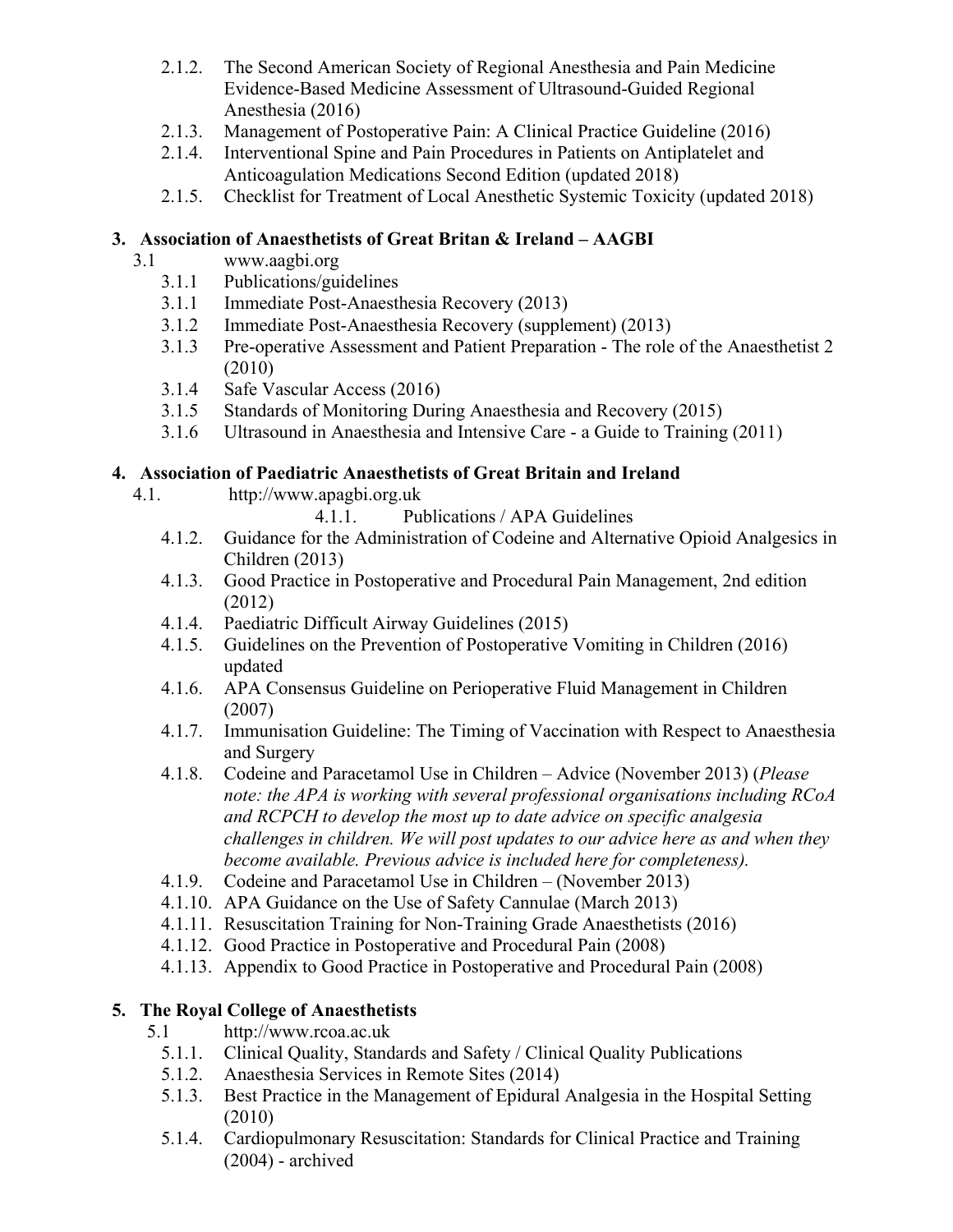- 5.1.5. Child Protection and the Anaesthetist: Safeguarding Children in the Operating Theatre (2014)
- 5.1.6. Classification of Urgency of Caesarean Section A Continuum of Risk (2010)
- 5.1.7. Guidance on the Provision of Anaesthesia Services for Acute Pain Management 2017
- 5.1.8. The Good Practice Guide (2006)
- 5.1.9. Guidance for Continuing Professional Development (updated January 2013)
- 5.1.10. Guidance for the Use of Propofol Sedation for Adult Patients Undergoing Endoscopic Retrograde Cholangiopancreatography (ERCP) and Other Complex Upper GI Endoscopic Procedures (2014)
- 5.1.11. Guidelines for the Provision of Paediatric Anaesthesia Services (2018)
- 5.1.12. Guidelines for the Provision of Anaesthetic Services (2017)
- 5.1.13. Guidelines for the Management of Children Referred for Dental Extractions Under General Anaesthesia (2011)
- 5.1.14. Information Management: Guidance for Anaesthetists (2008)
- 5.1.15. Primary and Final FRCA Examinations Regulations (2016)
- 5.1.16. Safeguarding Children and Young People: Roles and Competences for Health Care Staff (2014)
- 5.1.17. Safer Childbirth: Minimum Standards for the Organisation and Delivery of Care in Labour (2007)
- 5.1.18. Standards for Conscious Sedation in the Provision of Dental Care (2015)
- 5.1.19. The Acutely or Critically Sick or Injured Child in the District General Hospital (2006)
- 5.1.20. Tonsillectomy and Adenoidectomy in Children with Sleep Related Breathing Disorders (2008; reviewed 2010)

# **6. Obstetric Anaesthetists' Association**

- 6.1. <http://www.oaa-anaes.ac.uk/ui/content/content.aspx?ID=152>
	- 6.1.1. OAA/AAGBI Guidelines for Obstetric Anaesthesia Services (2013)
- 6.2. <http://www.labourpains.com/ui/content/content.aspx?id=45#>
	- 6.2.1. Leaflet in many languages about Pain Relief in Labour

# **7. Le Collège Français des Anesthésistes-Réanimateurs (CFAR)**

- 7.1. <https://www.cfar.org/>
- **8. Société Française d'Anesthésie et de Réanimation (French Society of Anesthesia and Intensive Care)**
	- 7.1 <http://www.sfar.org> Standards and guidelines in the French language

# **9. The Scandinavian Society of Anaesthesiology and Intensive Care Medicine**

- 9.1. <http://ssai.info/guidelines/>
	- 9.1.1. Scandinavian Clinical Practice Guideline on Fluid and Drug Therapy in Adults with Acute Respiratory Distress Syndrome (2016)
	- 9.1.2. Scandinavian Clinical Practice Guideline on Mechanical Ventilation in Adults with the Acute Respiratory Distress Syndrome (2015)
	- 9.1.3. Scandinavian Clinical Practice Guideline on Choice of Fluid in Resuscitation of Critically Ill Patients with Acute Circulatory Failure (2016)

# **10. European Union of Medical Specialists (Media and Library / Policy Documents)**

- 10.1 <http://www.uems.eu>
	- 10.1.1. Charter on Specialist Training (1993)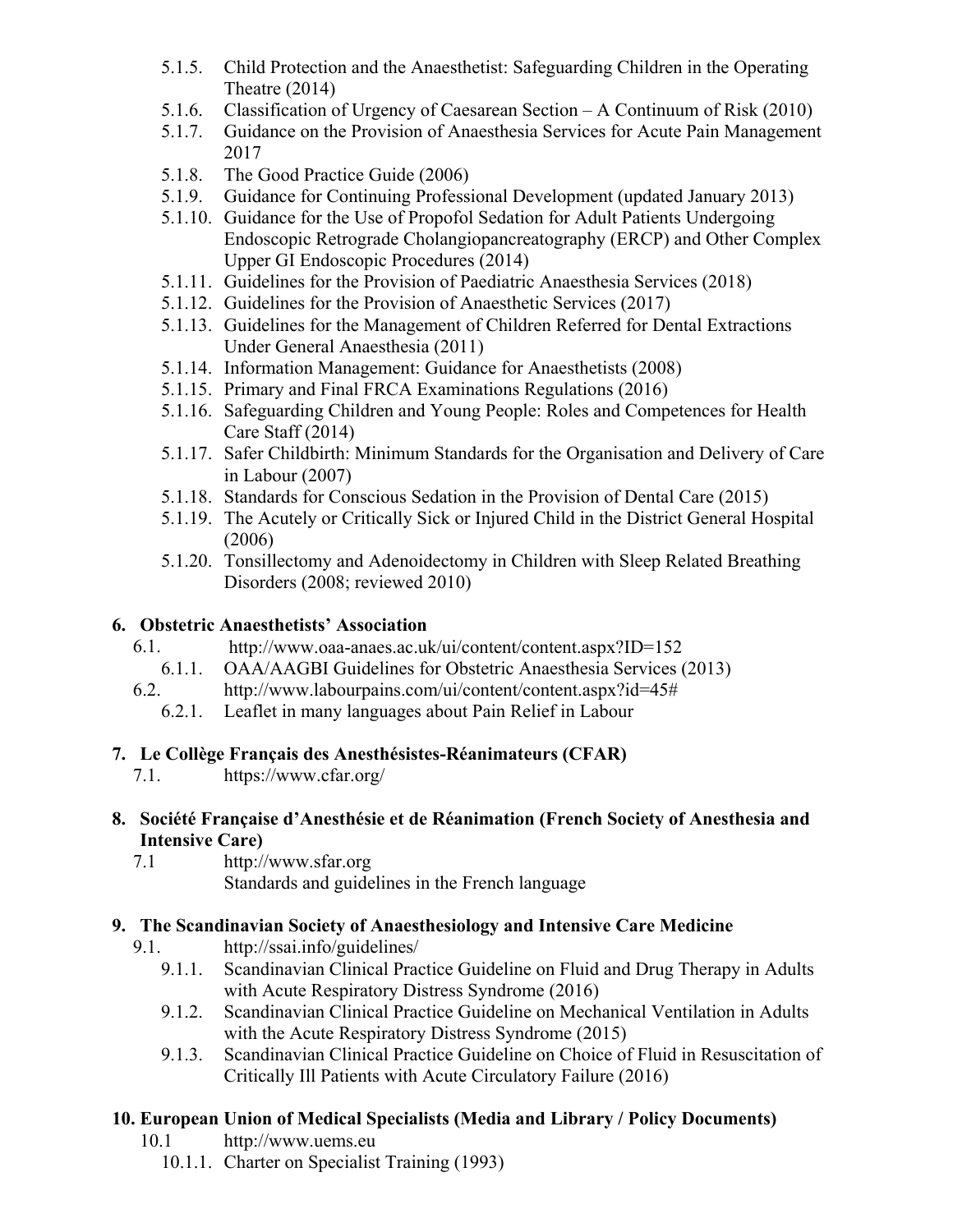- 10.1.2. Charter on Continuing Medical Education (1994)
- 10.1.3. Charter on Quality Assurance in Specialist Practice in the EU (1996)
- 10.1.4. Charter on the Visitation of Training Centers (1997)
- 10.1.5. Charter on Continuing Professional Development Basel Declaration (2001)
- 10.1.6. Declaration on Promoting Good Medical Care (2004)
- 10.1.7. Ensuring the Quality of Medical Care Budapest Declaration (2006)
- 10.1.8. Policy Statement on Assessments during Postgraduate Medical Training (2006)
- 10.1.9. UEMS Strategy (2008)

# **11. American College of Cardiology (Science & Quality/Guidelines & Quality Standards)**

- 11.1. <http://www.acc.org/>
- 11.2. Many standards on cardiac assessment and care, including:
	- 11.2.1. Perioperative Cardiovascular Evaluation and Care for Noncardiac Surgery: Guidelines on (2014)
	- 11.2.2. Guideline for the Management of Patients with Non-ST-Elevation Acute Coronary Syndromes (2014)
	- 11.2.3. Hypertrophic Cardiomyopathy: Guideline for the Diagnosis and Treatment of (2011)
	- 11.2.4. Coronary Artery Bypass Graft Surgery: Guideline for (2011)
	- 11.2.5. Percutaneous Coronary Intervention: Guideline for (2011)

# **12. American College of CHEST Physicians**

- 12.1. <http://www.chestnet.org>
- 12.2. Guidelines and Resources
	- 12.2.1. Approximately 20 guidelines on mostly medical issues, notably:
	- 12.2.2. Antithrombotic Therapy and Prevention of Thrombosis,  $9<sup>th</sup>$  edition: American College of Chest Physicians Evidence-Based Guidelines (February 2012)

## **13. American Thoracic Society**

- 13.1. <https://www.thoracic.org/statements/>
	- 13.1.1. Approximately 125 guidelines related to respiratory medicine and thoracic surgery, notably:
	- 13.1.2. ATS/ACCP Statement: Cardiopulmonary Exercise Testing (2003)

## **14. American College of Physicians**

- 14.1. [http://www.acponline.org/clinical\\_information/guidelines/current/#acg](http://www.acponline.org/clinical_information/guidelines/current/#acg) 
	- 14.1.1. A variety of medical guidelines, including:
		- 14.1.2. Management of Chronic Insomnia Disorder in Adults: A Clinical Practice Guideline from the American College of Physicians (2016)
		- 14.1.3. Diagnosis of Obstructive Sleep Apnea in Adults (2014)

# **15. National Institute for Health and Care Excellence**

- 15.1. <www.nice.org.uk/>
	- 15.1.1. Published clinical guidelines, mostly medical, including:
	- 15.1.2. Routine Preoperative Tests for Elective Surgery (April 2016)
	- 15.1.3. Prophylaxis Against Infective Endocarditis Antimicrobial Prophylaxis Against Infective Endocarditis in Adults and Children Undergoing Interventional Procedures (July 2016) updated
	- 15.1.4. Surgical Site Infection: prevention and treatment (last updated February 2017)
	- 15.1.5. Hypothermia: Prevention and Management in Adults Having Surgery (Updated December 2016)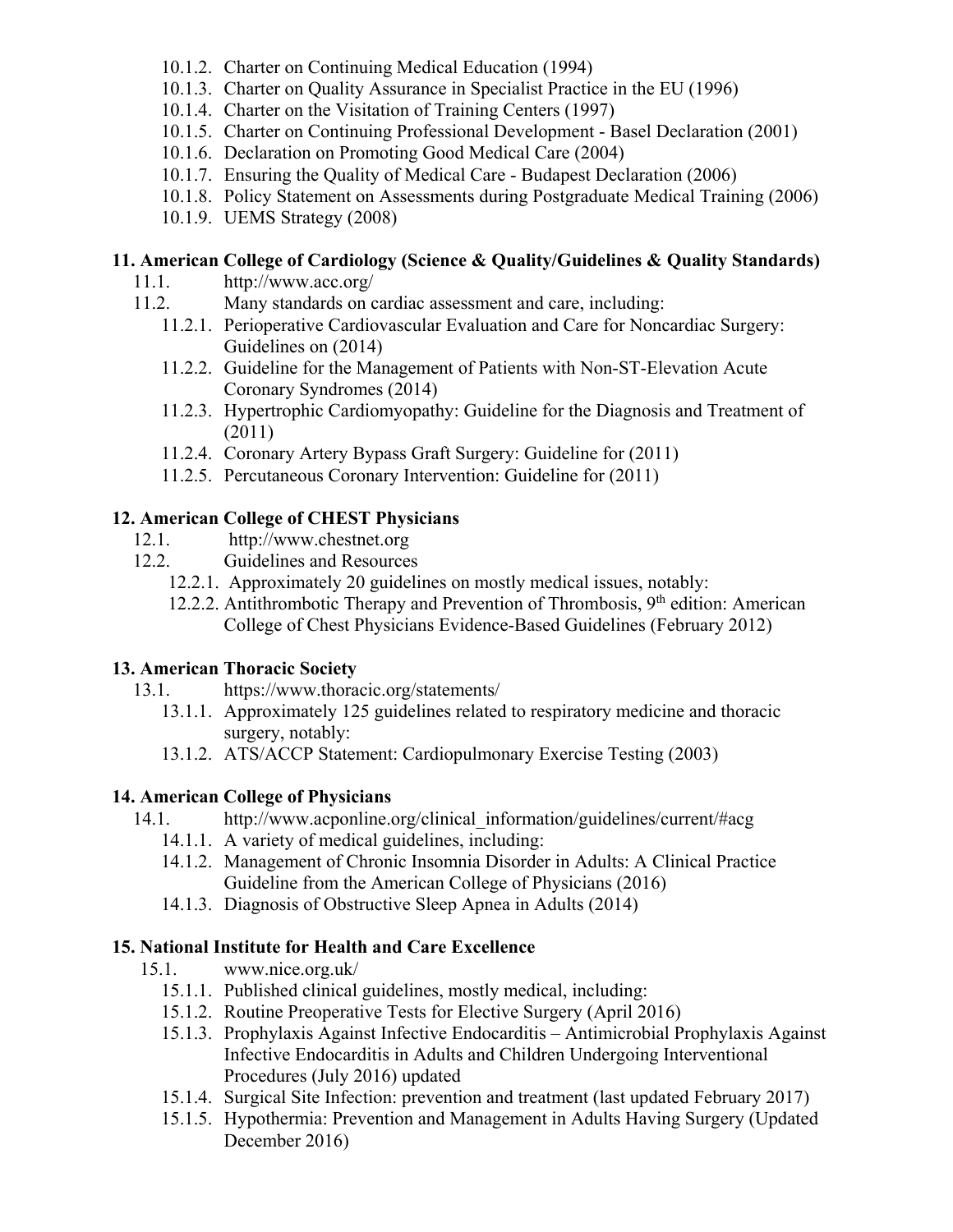## **16. Scottish Intercollegiate Guidelines Network**

16.1. <http://www.sign.ac.uk/our-guidelines.html>

#### **17. The Canadian Medical Protective Association**

17.1. <www.cmpa-acpm.ca>

#### **18. The Society of Obstetricians and Gynaecologists of Canada**

18.1. [https://www.sogc.org/](https://www.sogc.org/en/guidelines-and-jogc/en/content/guidelines-jogc/guidelines-and-jogc.aspx?hkey=aa09f753-7812-462a-9d80-3e6b609f6ec6)

#### **19. Intensive Care Society (UK)**

19.1. <http://www.ics.ac.uk/>

#### **20. Canadian Cardiovascular Society**

20.1 <http://ccs.ca/en/guidelines/guidelines-library>

20.1.1 Canadian Cardiovascular Society Guidelines on Perioperative Cardiac Risk Assessment and Management for Patients Who Undergo NonCardiac Surgery (2016)

#### **21. University of Florida, Center for Safety, Simulation and Advanced Learning Technologies**

21.1 <http://vam.anest.ufl.edu/guidelines.html>

21.1.1 Anesthesia Machine Pre-Use Check Guidelines

## **22. McMaster University - Canadian Guideline for Safe and Effective Use of Opioids for Chronic Non-Cancer Pain**

22.1 <http://nationalpaincentre.mcmaster.ca/opioid/>

22.1.1 2017 Canadian Guideline for Opioids for Chronic Non-Cancer Pain

## **23. NHS Improvement (UK)**

23.1 [https://improvement.nhs.uk/resources/](23.1   https://improvement.nhs.uk/resources/) 

NHS Improving Quality (NHS IQ) is the driving force for improvement across the NHS in England. We are working to improve health outcomes for people by providing improvement and change expertise.

## **24. ERAS® Society (Enhanced Recovery After Surgery)**

24.1 <http://www.erassociety.org>

## **25. Canadian Critical Care Society CCCS/SCSI**

25.1 <http://www.canadiancriticalcare.org/Guidelines>

## *Other Resources*

#### **26. National Guideline Clearinghouse**

26.1 <www.guideline.gov> 26.1.1 An online repository of guidelines from many organizations.

**27**. **Stirling, Dale A. Biomedical Organizations: a Worldwide Guide to Position Documents**. New York: Routledge, 2006. Available from URL: <http://www.biblio.com/books/340707331.html>